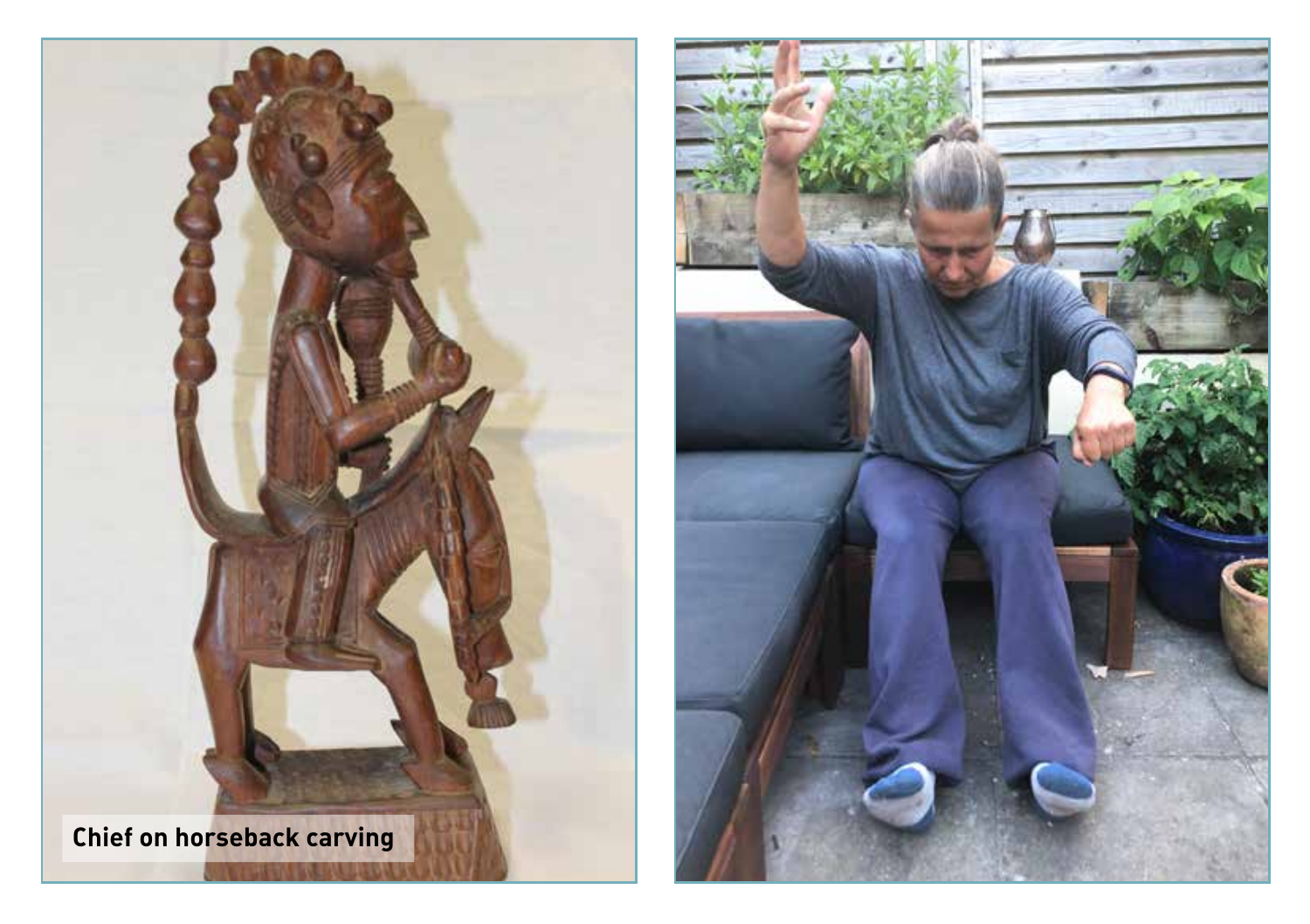

- With feet flat on the floor lift your toes and then your heels in time to the music, first one foot then the other, then both together. Step your feet from side to side, can you add some arms?
- Imagine you have something very heavy on your palm, can you swop it to the other hand? Try with something light like a feather. Can you move it further away from you or higher? Can you swop from heavy to light and back again.
- Looking at the shapes in the two pictures, can you make any of the shapes with your body? Can we put a few shapes together to make a dance?

Chief on horseback carving, *Yoruba artist Odenkunle, Nigeria, early 1970s. (Eb380)*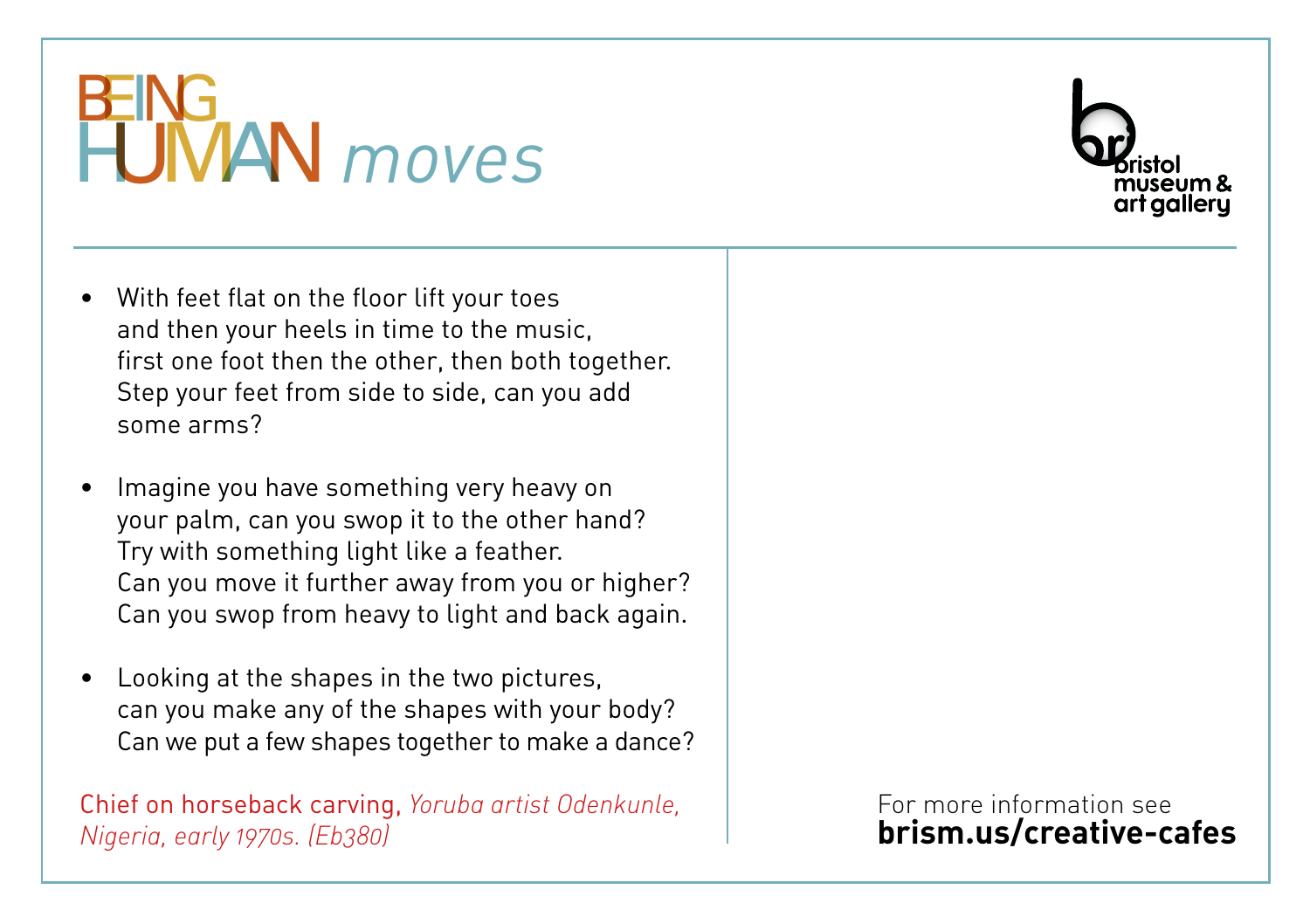



**Help (Opus 81)**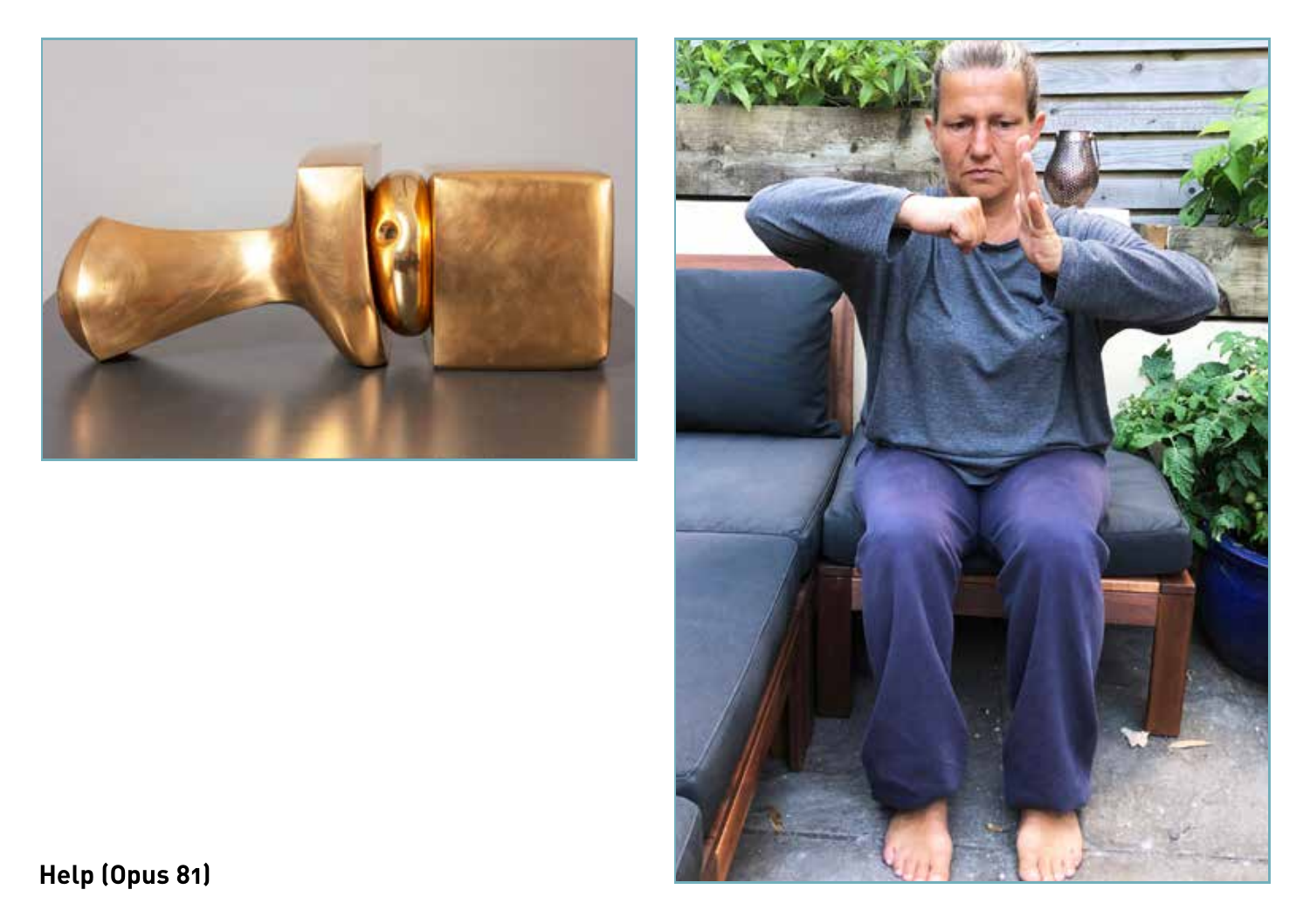

- Stretch your fingers as wide as you can, then squeeze them into a fist, try this high, middle and low. Can you do one hand stretched and the other a fist? Try swopping them.
- Really scrunch your face up, lift your shoulder to your ears and then release/relax. Squeeze your arms and relax, give yourself a hug! Scrunch up your toes and release/relax.
- Can you put your fist into your palm like the picture? Try it on both sides, swopping from one to the other. Can you tap your knees inbetween? Can you find another move to add in?

Help (Opus 81)*, Bronze, Bernard Meadows, 1966, (Opus 81)*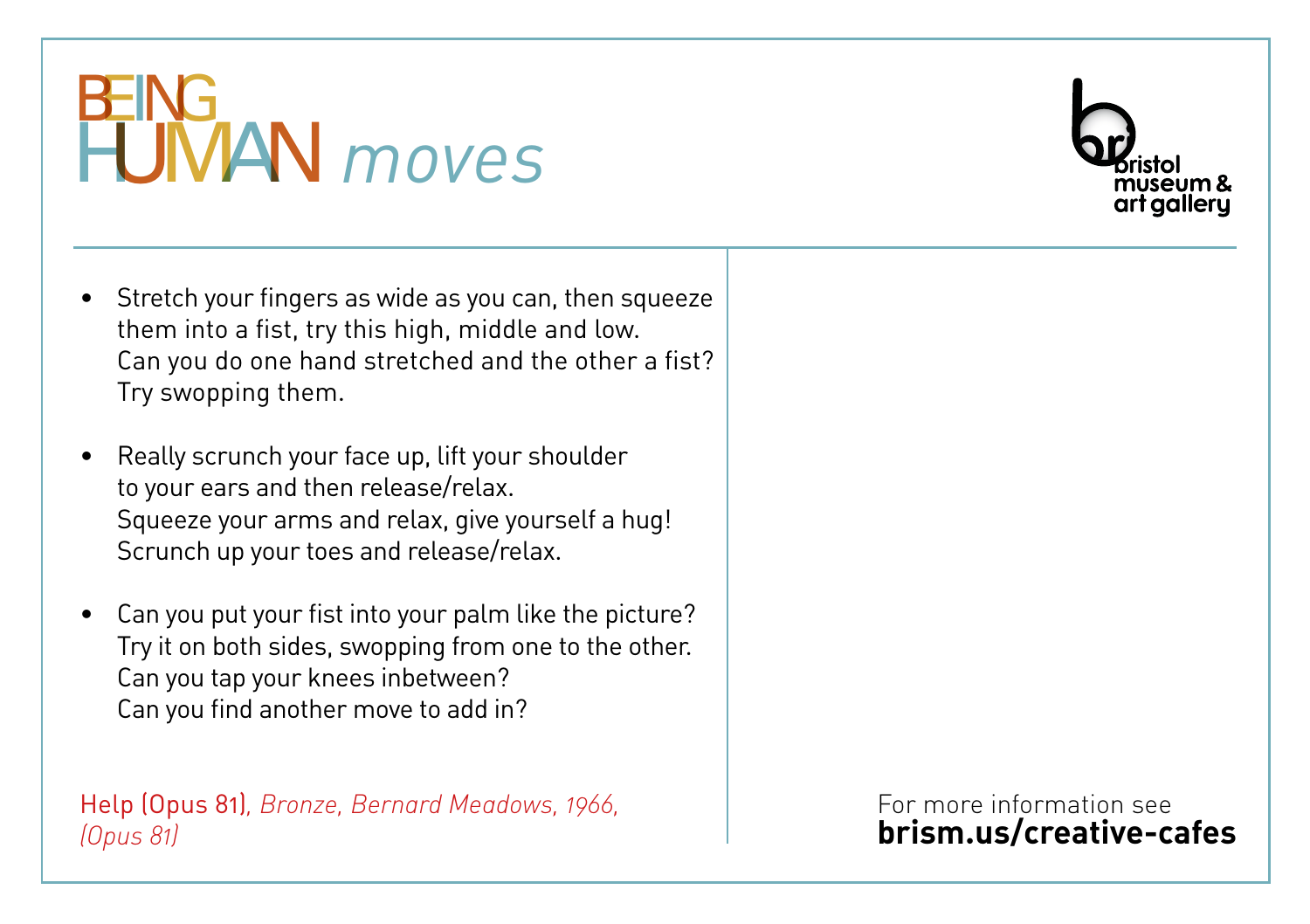

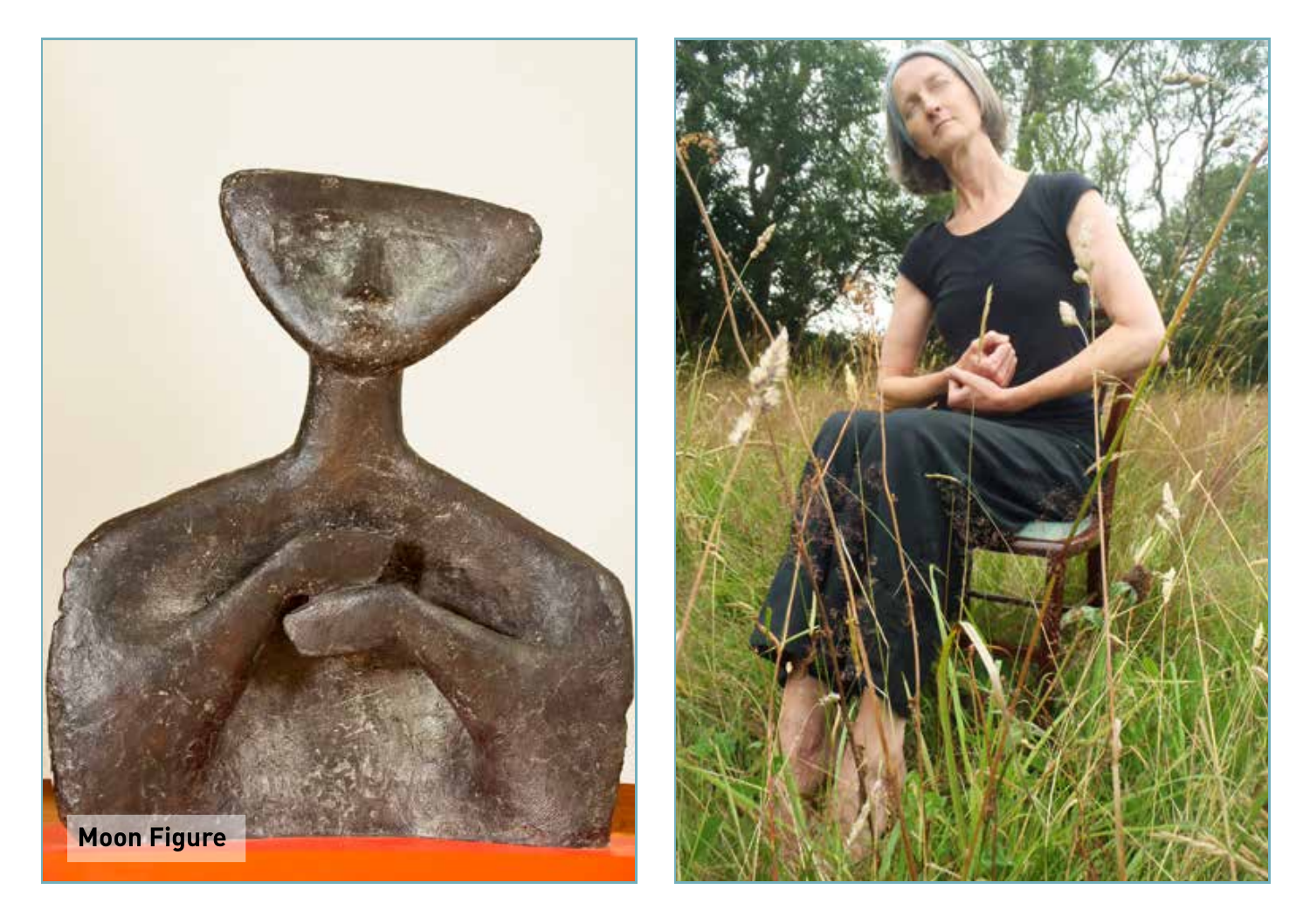

- Try looking all around the room, how many ways can you move your head? Try doing a gentle dance just moving your head.
- Do you remember playing 'one potato, two potato' as a child? Try starting low, one fist on top of the other and see how high you can go, can you come back down? What other ways could you do this pattern with your hands?
- Think about ways you might hold something delicate you are taking care of. Cupping your hands together to hold a blackbird, imagining holding and rocking a baby or stroking an imaginary cat sitting on your lap.

Moon Figure, *bronze, Kenneth Armitage, 1948.*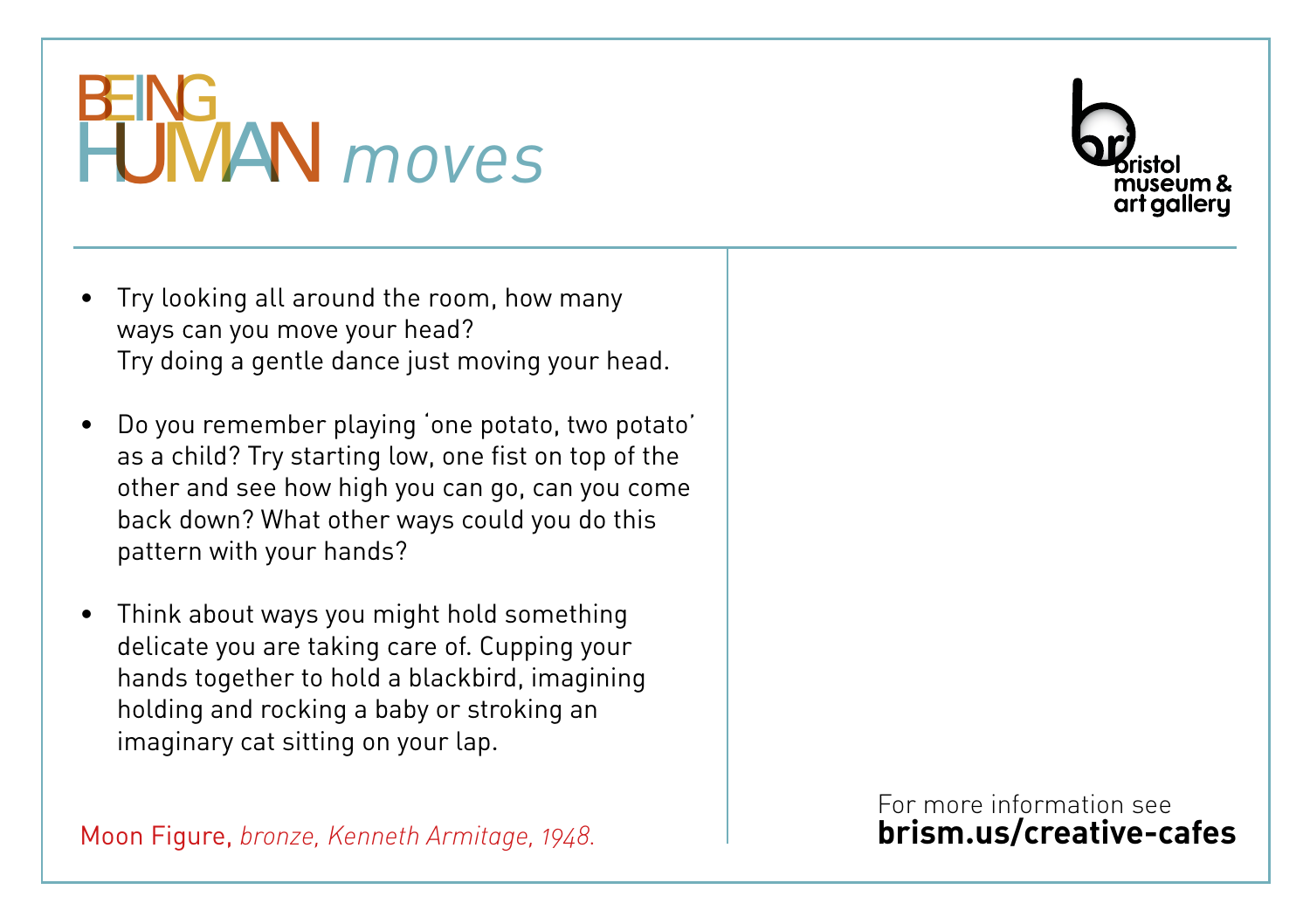



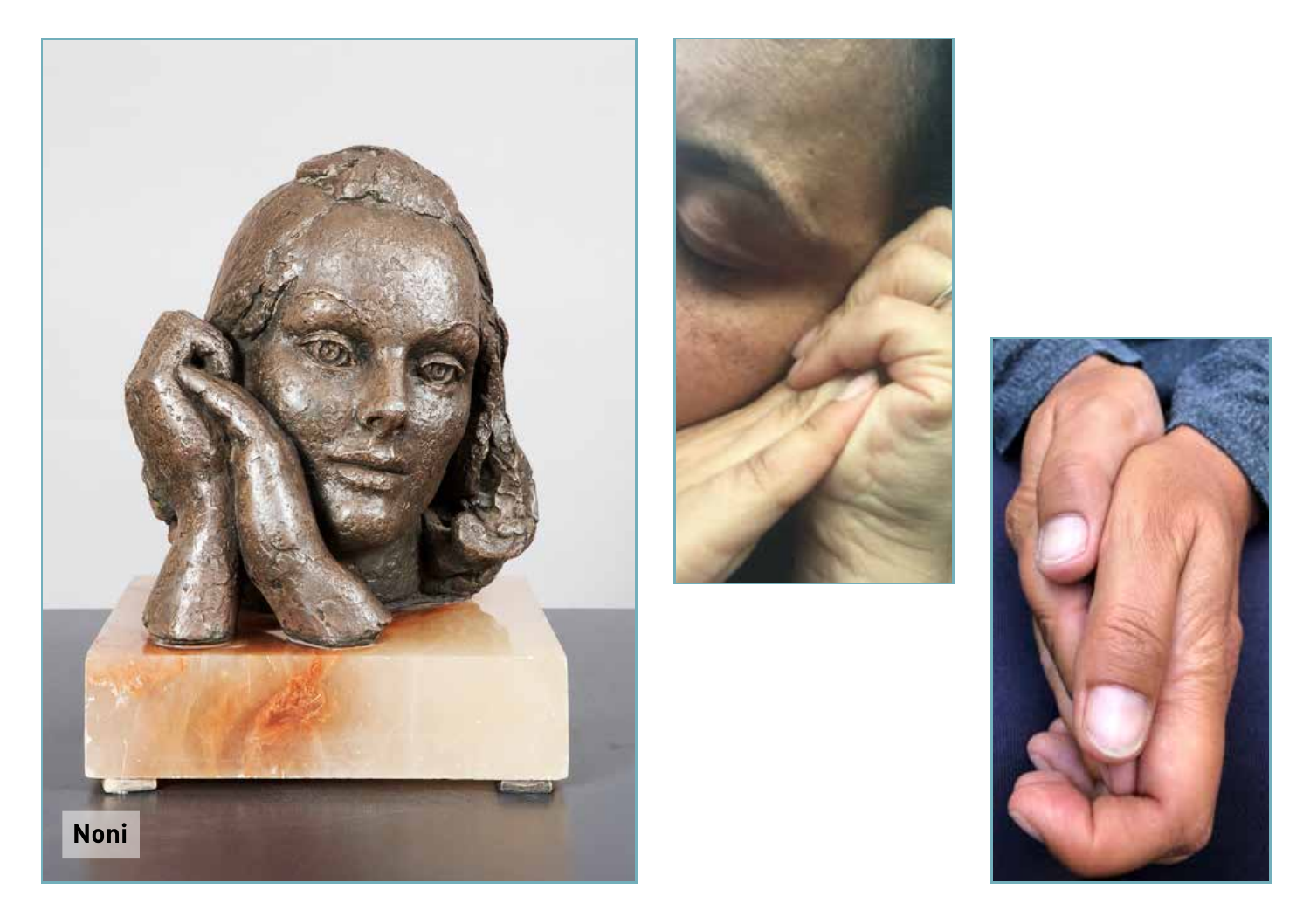

- Imagine you've been asleep, can you do some big stretches to wake yourself up? How many parts of the body can you stretch (eg. arms, legs, spine, fingers)?
- Try supporting your head with your hands, how many different ways can you find? Now try moving your head with your hands. Try a gentle dance using these moves to some music.
- Looking at the pictures, try to copy the shapes of the hands. Try doing a dance with your hands where they always stay in contact

For more information see **brism.us/creative-cafes**

Noni, *bronze, Frank Dobson, 1938-39,*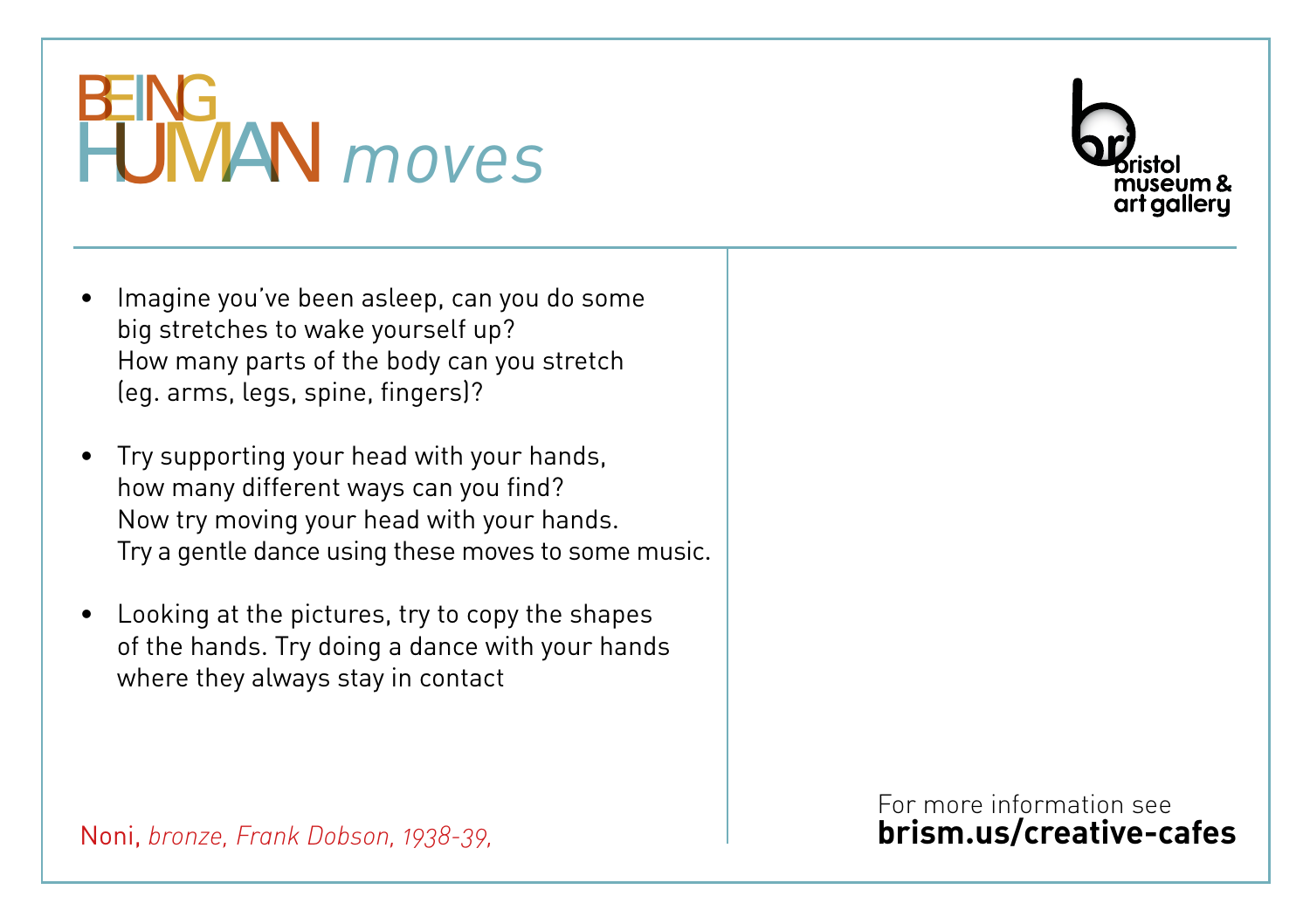













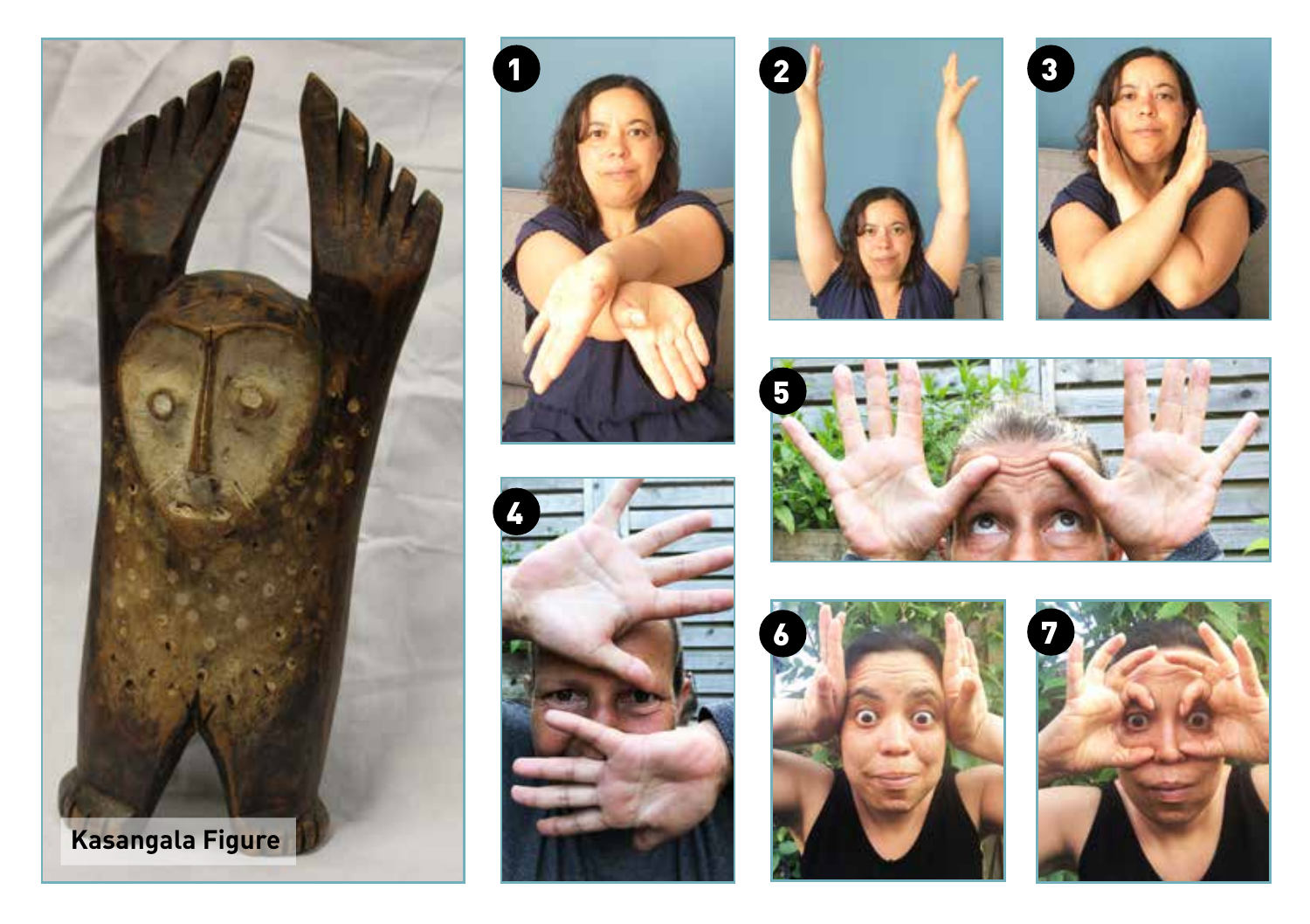





*1990s. (Eb436)*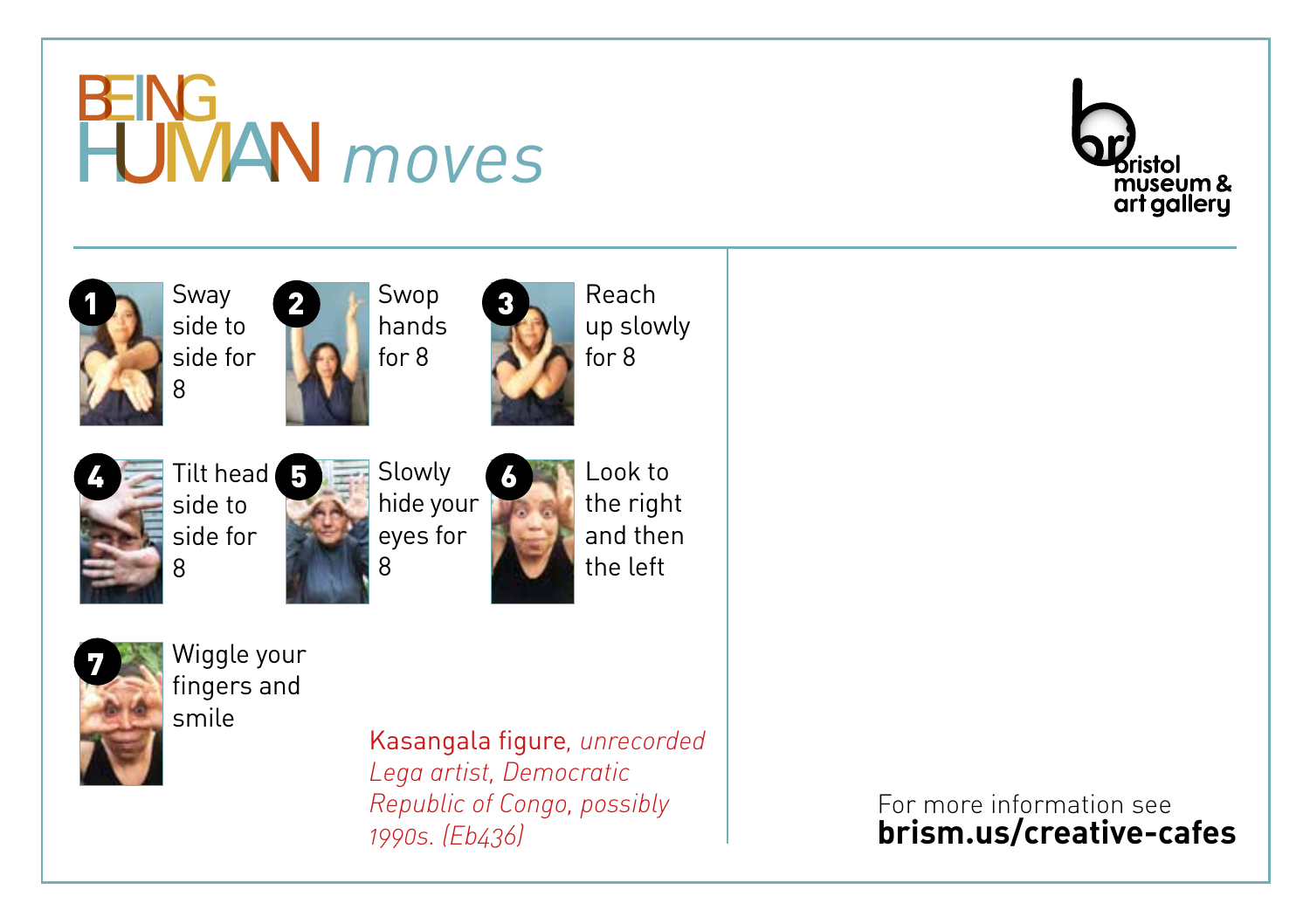

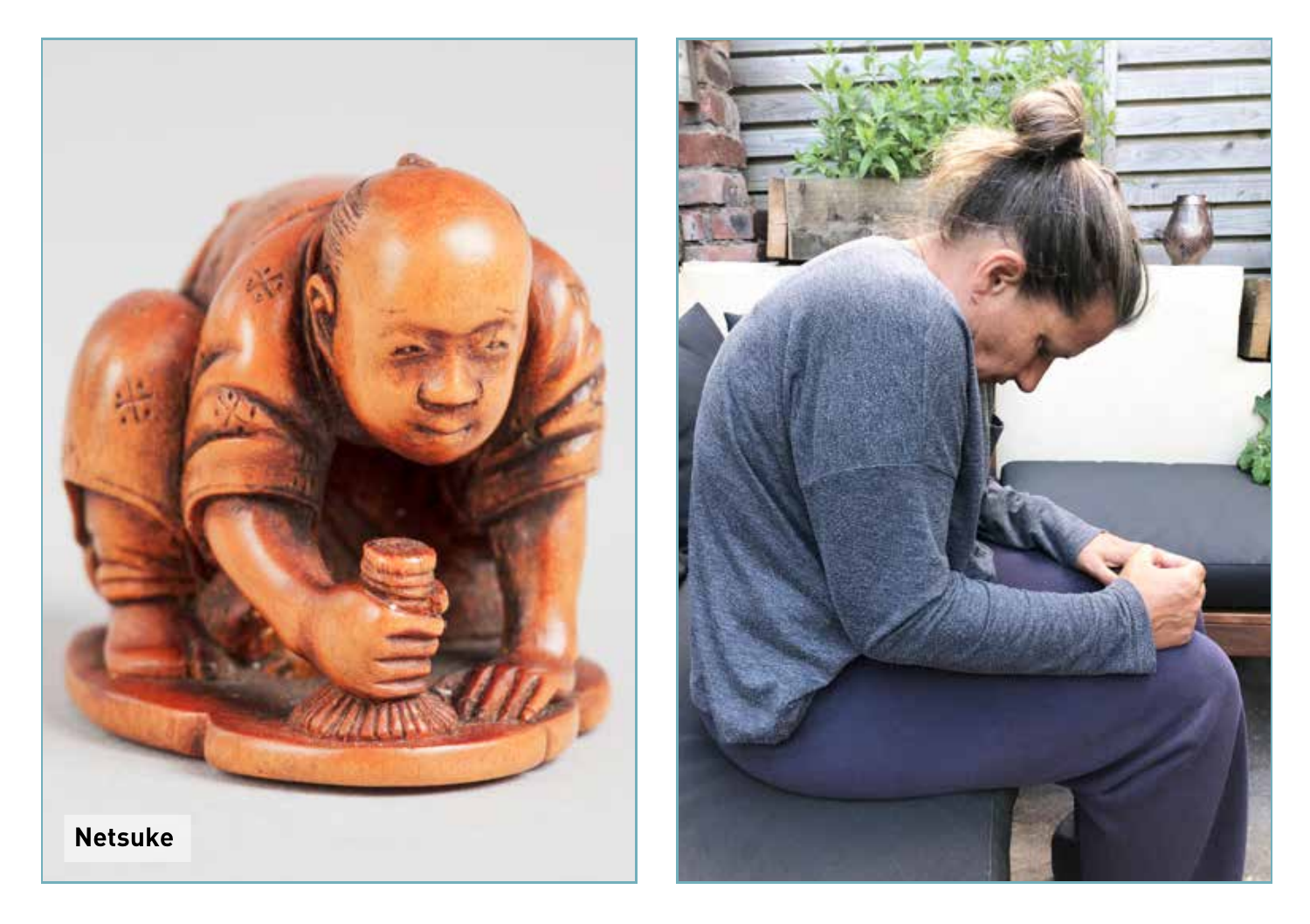

- Make big circles with the shoulders, try circling them one at a time. Lift them up to your ears and let them drop, try this one shoulder at a time. Try a sequence: four rolls with both shoulders, two shoulder rolls with the right and two with the left, both shoulders up and down twice then one with the right and one with left.
- Using circular motions with your hand, polish parts of your body, e.g. your knees and your cheeks. See how many parts of your body you can reach.
- Try to polish the back of your chair or the space behind you with different parts of your spine.

Netsuke, *a man polishing the floor in the form of the Japanese character for kokoro (mind, heart or spirit), carved boxwood, Japan, 1880-1900*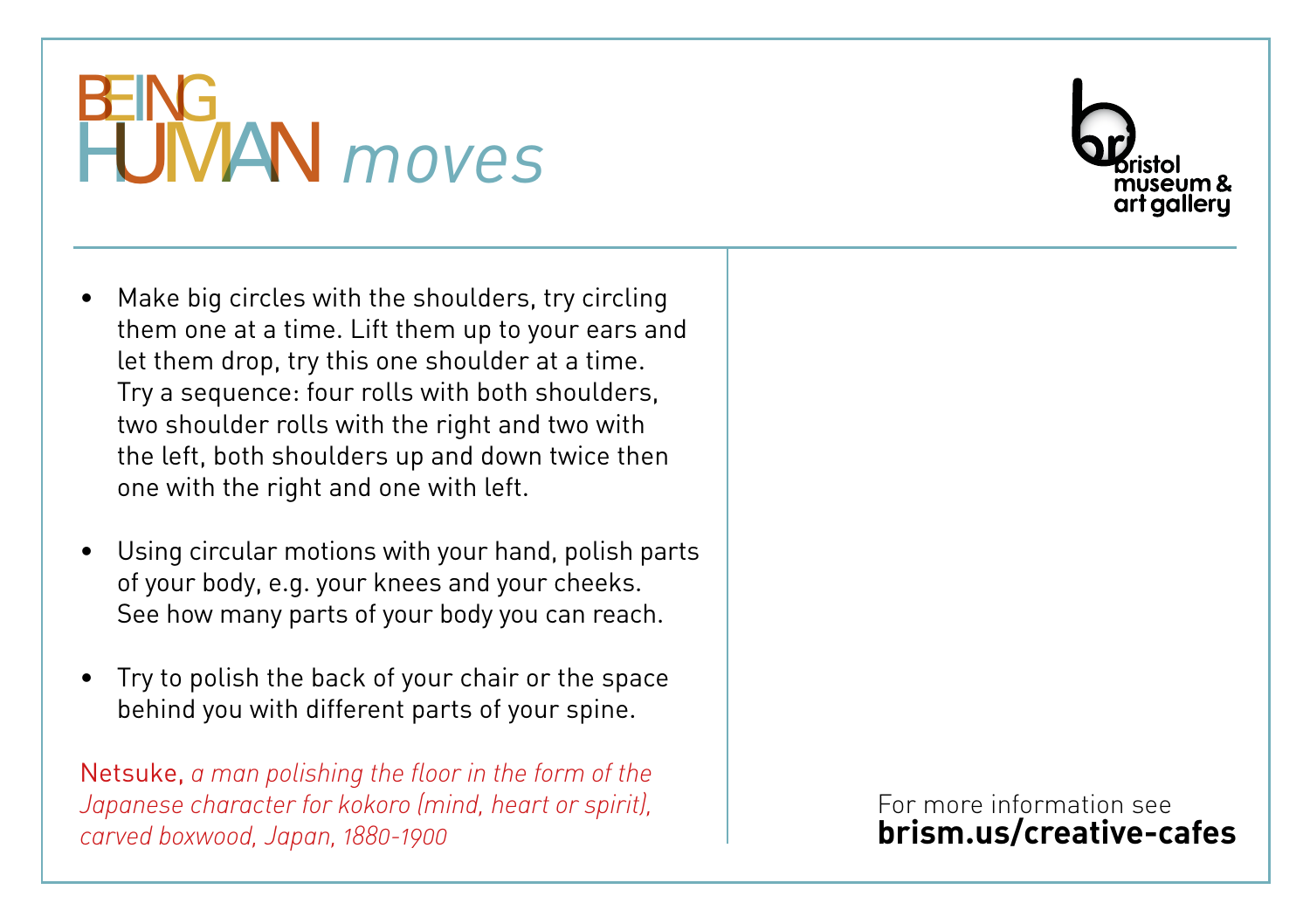